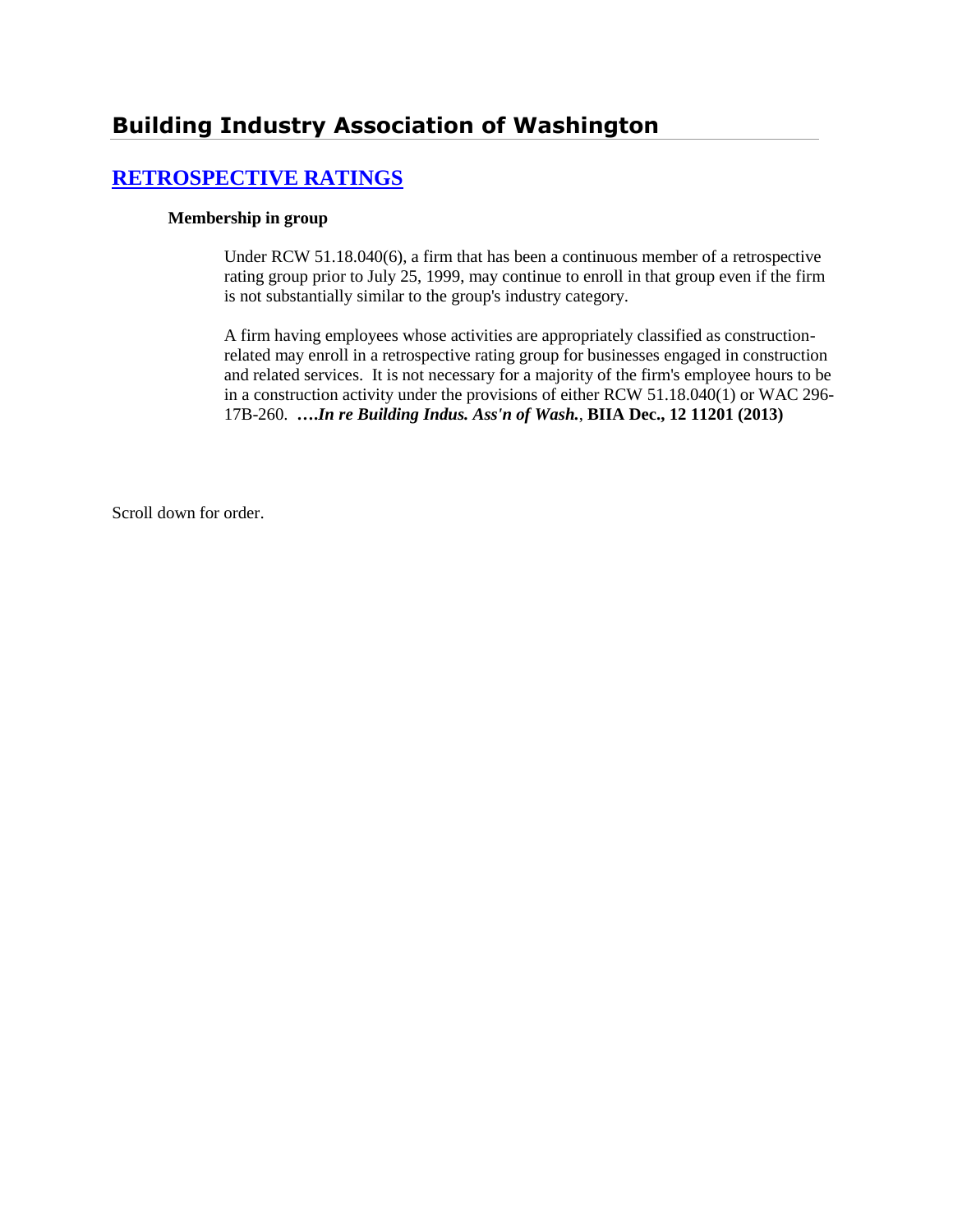## **BEFORE THE BOARD OF INDUSTRIAL INSURANCE APPEALS STATE OF WASHINGTON**

**) )**

**)**

**) )**

### **IN RE: BUILDING INDUSTRY ASSOCIATION OF WASHINGTON**

**DOCKET NOS. 12 11201, 12 18012 & 12 18013**

**RETROSPECTIVE RATING GROUP NO. 25 )**

**CORRECTED DECISION AND ORDER (Corrects Holding in Docket No. 12 18012)**

### APPEARANCES:

1

2

3

4

5 6

7

8 9

10

11 12

13 14

15 16

17

18 19

20

21

22

23

24

25

26

27

28 29

30

31

32

Firm, Association of Washington Business, per Casey Sparber and Brian Bishop, Account Specialists

Retrospective Rating Group No. 25, Building Industry Association of Washington, by Law Offices of Stephen T. Whitehouse, per Julie Sund Nichols

Department of Labor and Industries, by The Office of the Attorney General, per James S. Johnson and Bonnie Kim, Assistants

In Docket Nos. 12 11201, 12 18012, and 12 18013 the Retrospective Rating Group No. 25, administered by the Building Industry Association of Washington (BIAW), filed appeals with the Board of Industrial Insurance Appeals on February 10, 2012, and July 17, 2012, respectively, from orders of the Department of Labor and Industries dated December 9, 2011, May 18, 2012, and May 21, 2012. The orders addressed the enrollment of many firms for the covered years beginning July 1, 2011. The parties stipulated that the orders denied the enrollment of the seven specific firms subject to these appeals.

In Docket No. 12 11201, the Department order dated December 9, 2011, which was communicated to the BIAW on December 12, 2011, denied the enrollment of Puget Sound Steel; Carl's Building Supply, Inc.; and Shur-Way Building Centers into Retrospective Rating Group No. 25. The Department order is **REVERSED AND REMANDED.**

In Docket No. 12 18012, the Department order dated May 18, 2011 affirmed a prior order dated January 11, 2012, which denied the enrollment of Highway Specialties, LLC, into Retrospective Rating Group No. 25. The Department order is **REVERSED AND REMANDED.**

In Docket No. 12 18013, the Department order of May 21, 2012 corrected and superseded an order dated November 8, 2011, and denied the enrollment of Shuel Wholesale Lumber, Inc.; Signs and Wonders, Inc., dba Fastsigns; and Final Touch Cleaning Service into Retrospective Rating Group No. 25. The Department order is **REVERSED AND REMANDED.**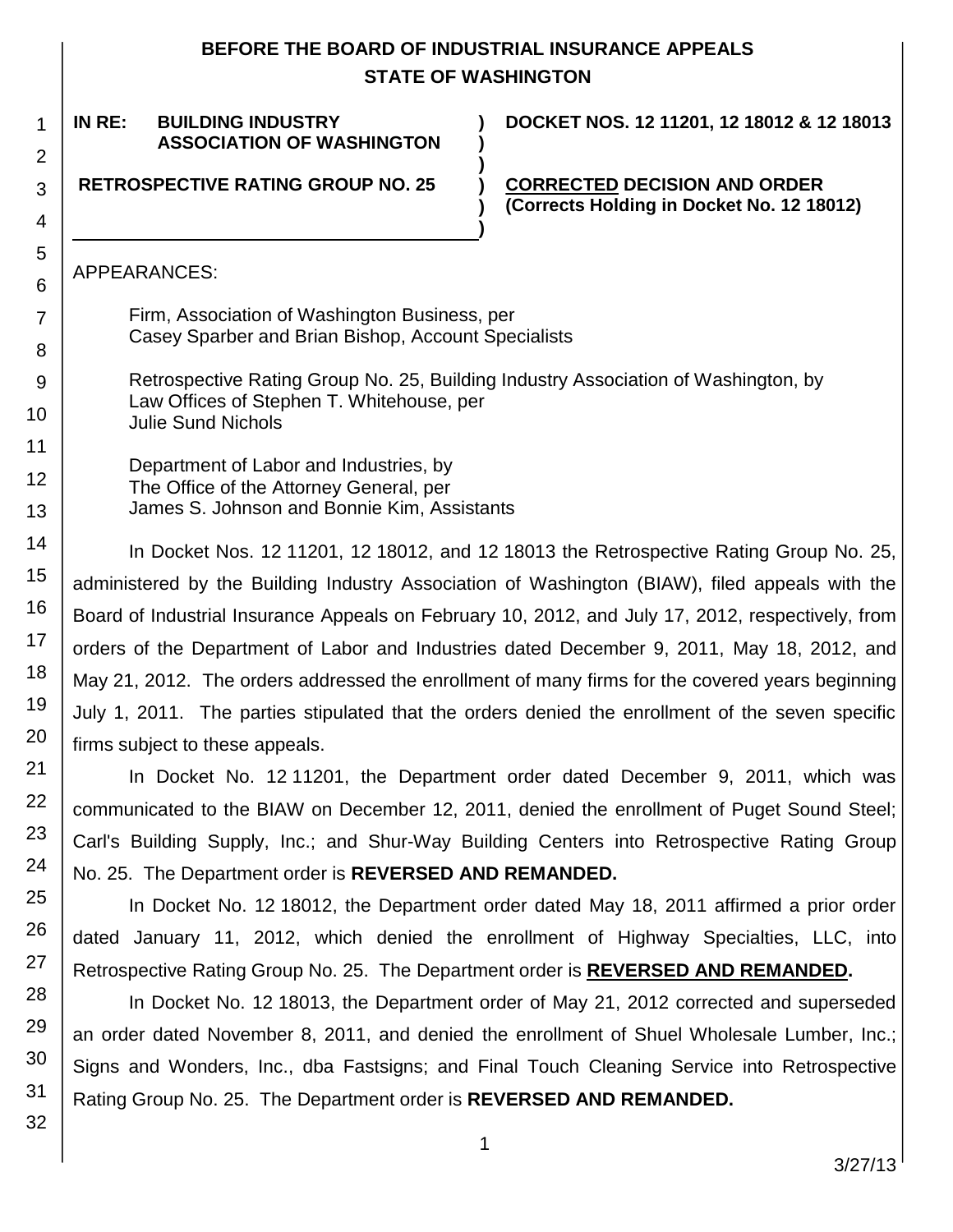#### **PRELIMINARY EVIDENTIARY MATTERS**

2 3 4 5 6 7 On March 21, 2013, this Board entered a Decision and Order in this appeal reversing Docket Nos. 12 11201, 12 18012, and 12 18013 and remanding this matter to the Department to take further actions consistent with the Decision and Order. After the Decision and Order was issued, the Board noted that the order mistakenly stated on page 1, paragraph 3 that Docket No. 12 18012 was **affirmed**. As provided by CR 60(a), we issue this Corrected Decision and Order to fix this error. The rest of the Decision and Order remains unchanged.

#### **INTRODUCTION**

9 10 11 12 13 14 15 16 17 18 19 20 21 22 As provided by RCW 51.52.104 and RCW 51.52.106, these three appeals are before the Board for review and decision on timely Petitions for Review, filed by the BIAW and the Department, to a Proposed Decision and Order issued on December 10, 2012. These consolidated appeals concern whether seven companies should be allowed to enroll in the Retrospective Rating Group No. 25 (the Group), administered by the BIAW, for the coverage year beginning July 1, 2011. RCW 51.18.040(1) requires retrospective rating groups be comprised of employers who are substantially similar when considering the services or activities performed by the employees. The principal issue before us is to determine whether these firms have employees working for them whose hours could appropriately be assigned to risk classifications related to the Group's industry category, construction and related services. We must also determine whether some of these firms are allowed to continue to enroll in the Group under the grandfather clause in RCW 51.18.040(6). This clause allows firms who were enrolled in a retro group prior to July 25, 1999 to continue their enrollment even if their employees' activities are not substantially similar to those of the group's members.

23 24 25 26 27 28 29 The parties stipulated that two of the seven companies (Puget Sound Steel and Shur-Way Building Centers) should be allowed to enroll in the Group. Our industrial appeals judge determined two other companies (Final Touch and Shuel Wholesale Lumber) should be allowed to enroll under the grandfather clause, but affirmed the Department's determination to reject the enrollment applications for the remaining three companies (Carl's Building Supply, Fastsigns, and Highway Specialties). He determined that these three companies' employees engage in activities that are not substantially similar to those of the companies in the Group.

30 31 The Department objects to our judge's decision to allow Final Touch to enroll in the Group under the grandfather clause. It maintains this firm was not enrolled in the Group as of July 1999,

32

1

8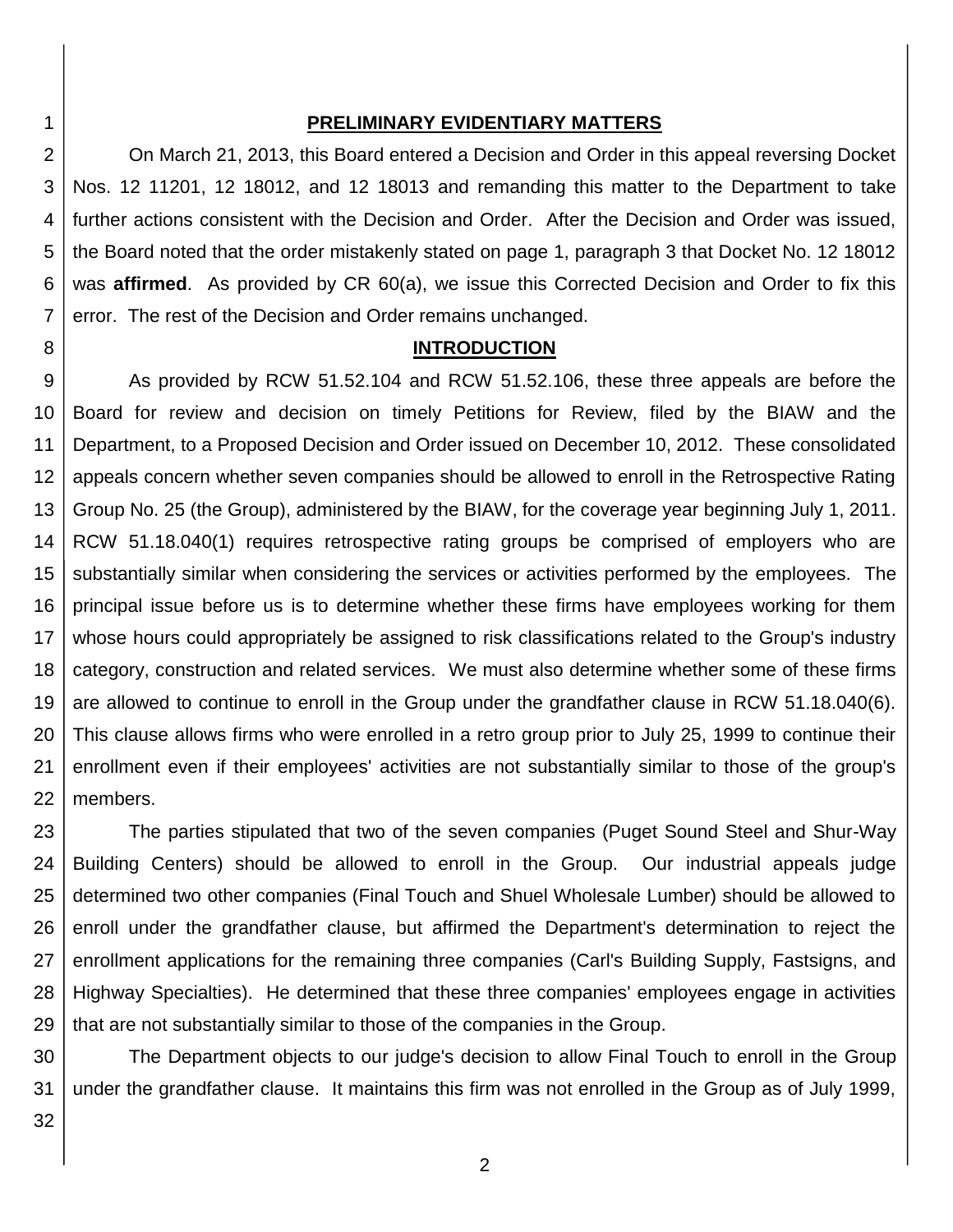1 2 3 4 5 and therefore is ineligible for admission based on this clause. The Department argues that Final Touch's employees do not engage in construction and related activities substantially similar to the Group's members. Accordingly, it contends its decision to deny its enrollment application was correct. The Department believes our judge's decision to deny the remaining three firms' enrollment in the Proposed Decision and Order is correct and should be affirmed.

6 7 8 9 10 11 12 13 14 15 16 17 18 19 20 The BIAW maintains the Department should have allowed all seven firms involved in these appeals to enroll in the Group. Because the Department has agreed Puget Sound Steel and Shur-way Building Centers' applications were erroneously denied, BIAW asks us to decide the remaining five firms engage in construction related activities that are substantially similar to the Group's members' activities. The BIAW acknowledges that Final Touch first enrolled in the Group after 1999, and therefore is not eligible for enrollment under the grandfather clause. However, it argues that this company's activities are related to the construction industry. Furthermore, it maintains that Shuel Wholesale Lumber should not be approved for enrollment solely based on the grandfather clause, because a wholesale lumberyard also engages in construction related activities. In short, the BIAW maintains the Department should have granted all five firms' enrollment applications because their employees' activities are construction related, and therefore substantially similar to the activities of its Group's members' employees. Alternately, it also maintains some of these firms should have been allowed to enroll based on the grandfather clause. It argues that this clause allows a business that was a member of the Group prior to July 25, 1999 to continue its membership, even if it has not been continuously enrolled since that date.

21 22 23 24 25 26 27 28 29 30 31 We agree with the Department that our judge's decision to allow Final Touch to be grandfathered into the Group was erroneous. This firm joined the Group too late to be admitted on that basis. On the other hand, his determination that Shuel Wholesale Lumber must be allowed to enroll in the Group based on this clause is correct. We do not conclude, however, that employees of wholesale lumberyards engage in construction related activities and services substantially similar to those of the Group's members. The Department correctly denied Carl's Building Supply's enrollment application. Shuel's application can only be granted because it has been grandfathered into the Group. Carl's Building Supply cannot be admitted into the Group under the grandfather clause, because it has not been continuously enrolled since 1999. On the other hand, the employees of Final Touch, Fastsigns, and Highway Specialties engage in some construction-related activities and services. We conclude these three firms have employees

32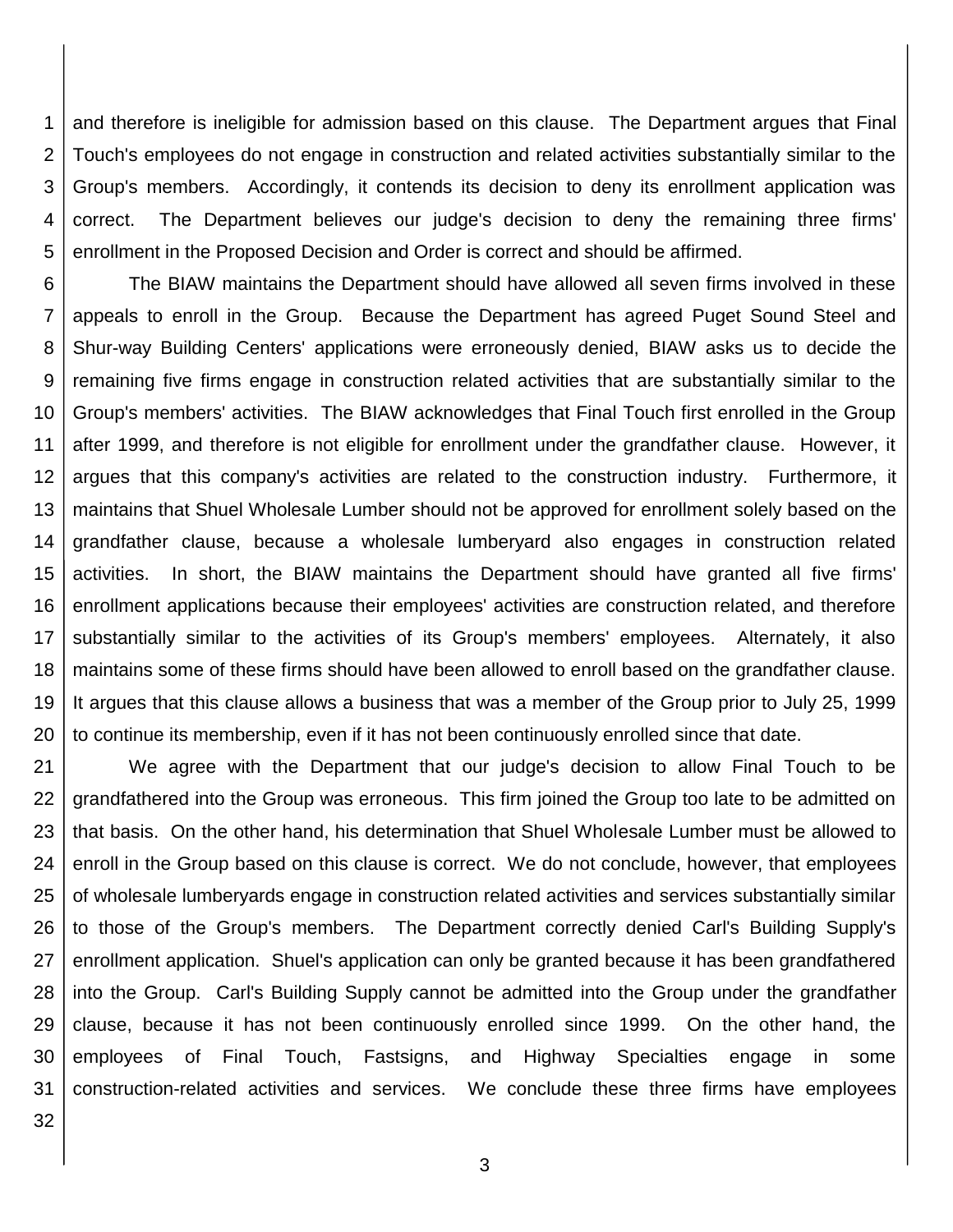1 2 3 working for them whose hours could appropriately be assigned to risk classifications related to the construction industry or related services. Accordingly, the Department erred in denying these three firms' enrollment applications.

#### **FACTS**

5 6 We have reviewed the evidentiary rulings in the record of proceedings and finds no prejudicial error was committed**.** These rulings are therefore affirmed.

7 8 9 10 11 12 13 Our record in this matter is voluminous. The following is a brief summary of the testimony relevant to our decision. We do not summarize the testimony of Puget Sound Steel's and Shur-Way Building Centers' representatives, since the parties have stipulated their enrollment applications should be granted. Puget Sound Steel can enroll in the Group because Department staff decided its employees were engaged in construction related activities after hearing the testimony of its representative. Shur-Way qualified for admission into the Group under the grandfather clause. The remaining firms' representatives testified as follows.

14 15 16 17 18 19 Jeff Lemke, the owner of Fastsigns, stated his company manufactures and installs signs, often while a building is being constructed. His employees manufacture signs and letters, dig holes, assemble posts and frames, and install signs, both indoors and outdoors. The firm's main customers are contractors, real estate "people," and property managers. It is a small firm, but consistently has at least three people involved in sign production. The production staff also installs the signs. Exhibit 1 depicts some of the signs manufactured and/or installed by the company.

20 21 22 23 24 James Versusky, a manager at Highway Specialties, indicated this firm manufactures highway signs and barriers and delivers them to construction sites. Its customers are general contractors and traffic control companies associated with construction. Its employees were involved in manufacturing barricades and casting concrete. Some of the products manufactured by the company and its jobsite are depicted in Exhibit 3.

25 26 27 28 29 30 Dayna Smoot, a part owner of Shuel Wholesale Lumber, testified the company is a small commercial lumberyard in Yakima. Approximately 75 percent of its sales are to building contractors. The products sold to contractors include lumber, which employees may have cut to order, and other building supplies. The firm employs three co-owners, who have elected coverage, and one truck driver, who delivers lumber and building products to construction sites. Exhibit 5 shows pictures of this firm's jobsite.

31 32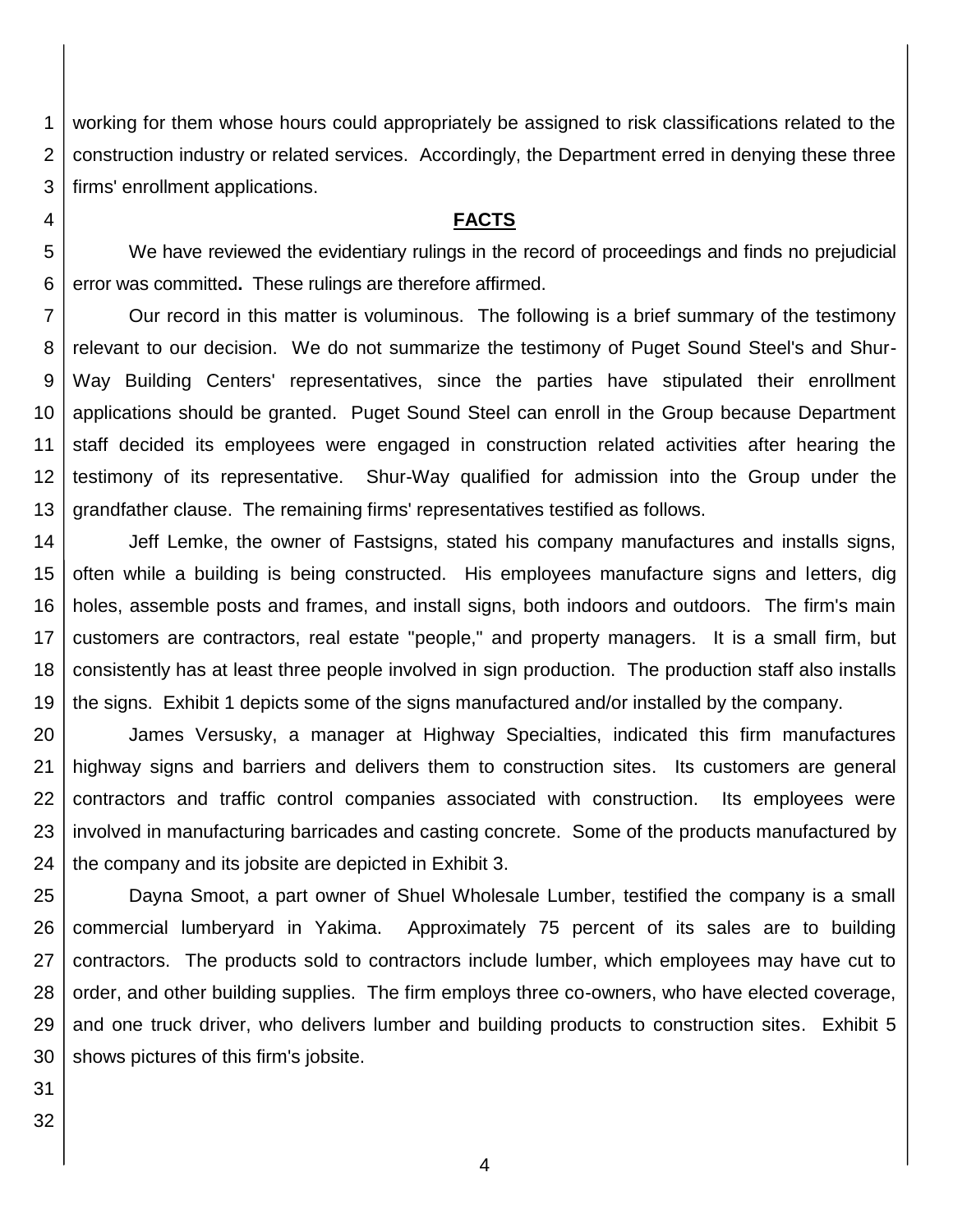1 2 3 4 5 6 Lawrence Graves, the general manager of Carl's Building Supply, testified regarding this firm's activities. Its employees are engaged in similar activities to Shuel's workers, but Carl's is a larger company, with around 20 employees. It is located in Chimacum, on the Olympic peninsula, and sells building supplies to construction companies. Approximately 70 percent of its sales are to building contractors. Five of the firm's employees are truck drivers who deliver products to construction sites. Pictures of this jobsite and of the firm's employees can be found in Exhibit 7.

7 8 9 10 11 12 13 Brenda Ketchum, the owner and operator of Final Touch, testified her company's employees perform janitorial work in commercial buildings; maid service in residences, and preoccupancy clean-up of buildings for contractors after construction has been completed. Her company is located in Bellingham. When she started her business, 20 years ago, 90 percent of her business involved preoccupancy clean-up. When she testified, however, this portion of her business had been reduced to approximately 5 percent, due to the construction slump caused by the economic downturn.

14 15 16 Several witnesses employed by the Department described the decision making process involved in its adjudication of firms' applications to enroll in retrospective rating groups. They also testified why the applications of the firms involved in these appeals were rejected.

17 18 19 20 21 22 23 24 25 26 27 28 29 30 31 Tim Smolen, the Program Manager for the Department's Retrospective Rating Program, explained the Department uses a two step process when making a decision regarding a firm's enrollment application. First, a computer reviews the hours reported by the firm's employees to see if they are reported in risk classifications the Department has already assigned to the group it wants to join. The risk classifications approved for the firms involved in this appeal are those the Department has assigned to the construction and related services. We note the Department requires state fund employers to report the hours worked by its employees in specific risk classifications, as defined in WAC 296-17A, for rate-setting purposes. The computer will approve an enrollment classification if a firm has at least one hour in an acceptable risk class. Ninety-five percent of firm applications are approved based solely on this computer review. He identified Exhibit 9, a Department memo entitled "Retrospective Rating: Business and Industry Category Guide". He stated this document is a general guide to be used by industry retro groups regarding the risk classifications the Department considers appropriate for enrollment in specific groups. The risk classifications appropriate for the building industry are listed on pages 4-5 of the guide, because the BIAW group is in Group 3, for construction and related services.

32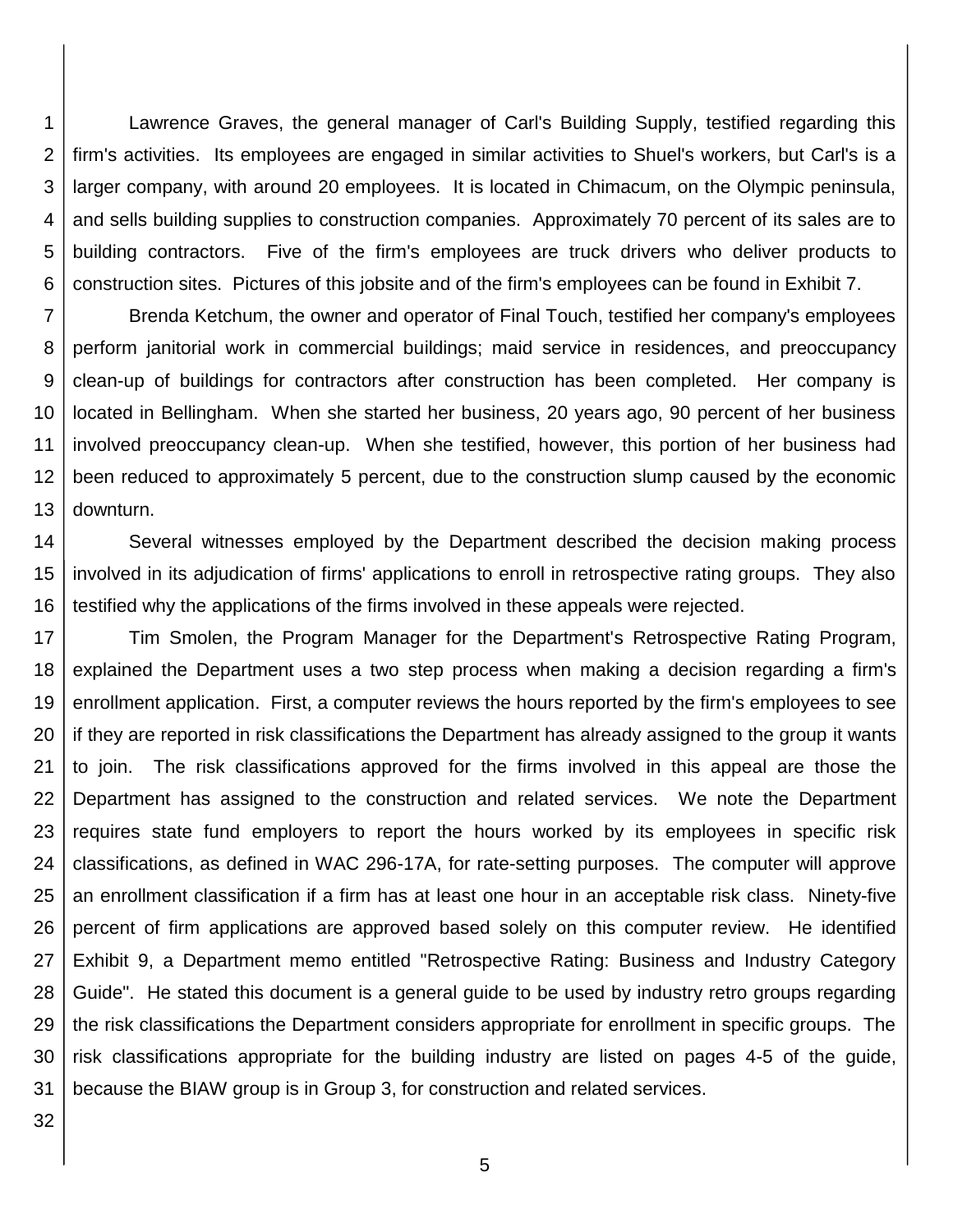1 2 3 4 5 6 7 8 9 10 11 If a firm does not pass the computer screening process, then a Department enrollment coordinator assigned to the retro group at issue will review the application. He could not clearly describe the criteria used by Department personnel when making a decision at this point. He testified he was not sure if a firm reporting only one hour in an appropriate risk classification would be admitted, or if his staff checks to see if a majority of the firm's reported hours are in an appropriate risk class. He was unfamiliar with the process Department staff had used to evaluate the seven firms involved in this appeal. Nonetheless, he testified they were denied admission because his staff did not believe the nature of these companies' operations aligned with the construction industry category (for example, they did not fit into this category). He did not discuss any specific facts that justified this conclusion. He was unaware whether any of the companies should have been grandfathered in.

12 13 14 15 16 17 18 19 Michael Murphy is an industrial insurance underwriter who was on loan to the Department's retro division for around nine months, from April to December 2011. He was involved in a team that denied the applications from Shur-Way Building Centers, Puget Sound Steel, and Highway Specialties. He described the general criteria the team used when reviewing applications for admission to retro groups. Basically, the team sought to determine whether a firm was substantially similar to companies already in the group it wanted to join, because the companies in a retro group should be homogeneous. Specific factors the team considered in making their enrollment decisions concerned:

1. Whether the firm's industrial insurance account was in good standing,

2. Whether the firm was in good financial standing,

3. The ownership of the firm, and

4. The risk classification of the firm's employees.

24 25 These specific criteria are generally consistent with the requirements in the relevant rule, WAC 296-17B-250, discussed in more detail below.

26 27 28 29 30 31 Mr. Murphy testified that Shur-Way should have been admitted to the Group under the grandfather clause. He could not specifically explain why Puget Sound Steel's and Highway Specialties' applications were denied. The only rationale he offered for their denials was that their employees did not perform substantially similar tasks to employees in the construction industry. Obviously, his explanation regarding Puget Sound Steel was unsatisfactory, since Michelle O'Brien, the Department employee with the authority to make the final Department decision regarding

32

20

21

22

23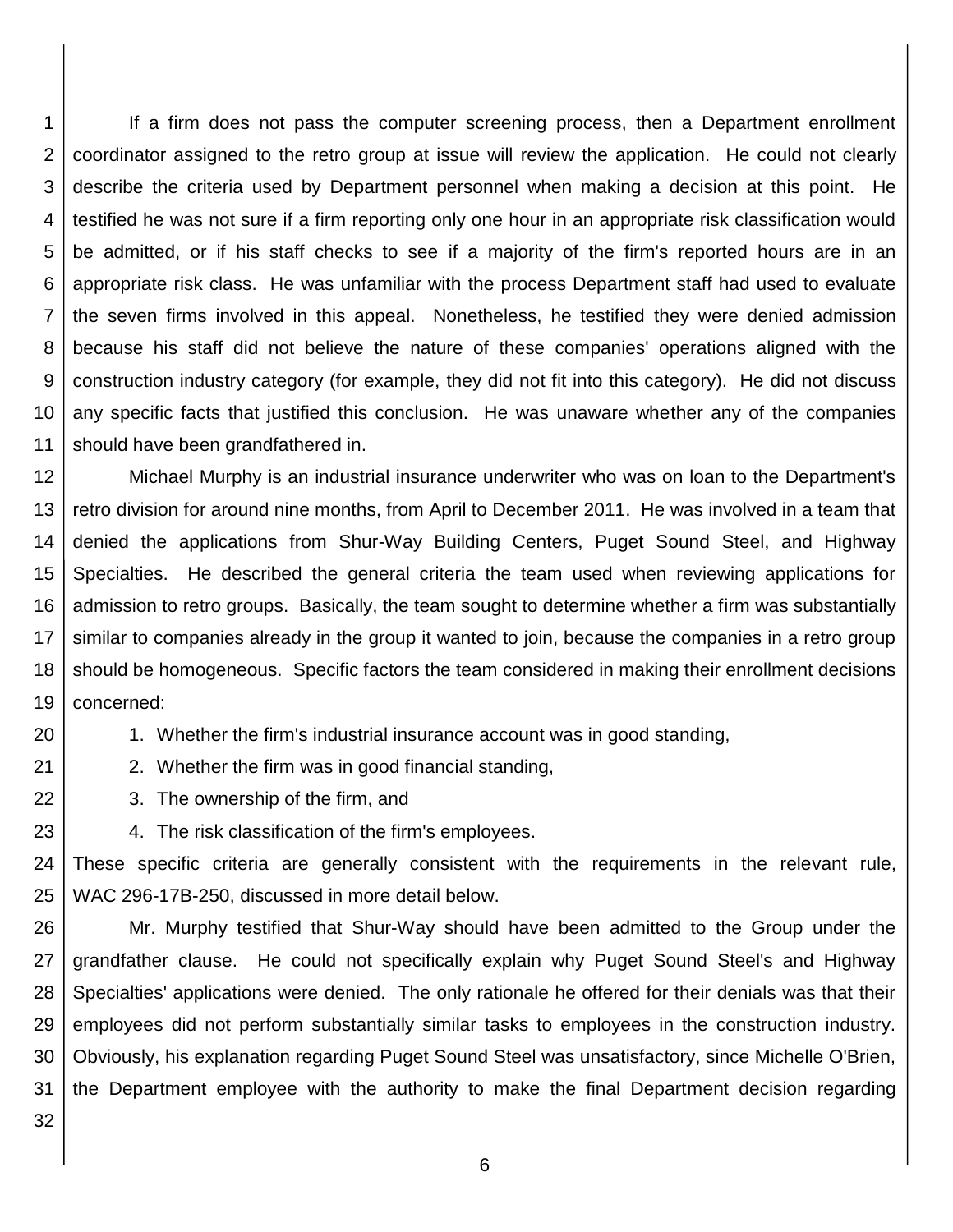1 2 3 4 5 6 7 8 9 10 11 12 13 enrollment applications, later determined the firm should have been admitted because its employees engaged in construction related activities. The Assistant Attorney General soon stipulated this firm's application was erroneously denied. Concerning Highway Specialties, one basis for the staff's denial of this application can be found in Exhibit 11. Based on a review of the firm's website, Department staff concluded this firm's employees did not do any construction work. Mr. Murphy testified that determining whether work was construction related was "all relative to a person's employer." 9/12/12 Tr. at 159-60. For example, cutting lumber on a construction site to put up a sign would not be a construction related activity unless the employee doing the work was employed by a construction related company. Using this line of reasoning, the activities of a Highway Specialties' employee while making and erecting a sign would not be construction related, but the very same activities engaged in by a construction company's employee would be. Mr. Murphy also testified Highway Specialties did not report its employees worked sufficient hours in risk classifications the Department considered construction related to allow it to join the Group.

14 15 16 17 18 19 20 21 22 23 24 25 26 27 Valerie Hines was employed as a customer services specialist in the Department's Employer Services Division when Highway Specialties' application was denied. In that position, she processed firms' enrollment applications to join retrospective rating groups. She also generally described the Department's decision making process regarding these applications. She agreed the computer screening process would result in the admission of a company that reported at least one hour of employee activities in a risk classification relevant to the retro group it sought to join. She testified Highway Specialties' application was rejected based on its name, the information in its website, and the number of employee hours it reported by risk classification to the Department. The principal factor was a decision the risk classifications Highway Specialties used for reporting purposes were not construction related. She could not specifically explain why they were not construction related. She was also aware the company had been previously admitted to the Group and could not explain what had changed concerning its operations to justify its rejection. In short, she could not specify why the Department determined Highway Specialties' activities were not construction related.

28 29 30 31 Timothy Lundin was also a customer services specialist during the period relevant to this appeal. He worked as an enrollment coordinator in the Department's retro division. He agreed that firms' applications to join a retro group were computer approved if they reported only one hour in an accepted risk class for the group. He reviewed Shuel Wholesale Lumber's, Fastsigns', and Final

32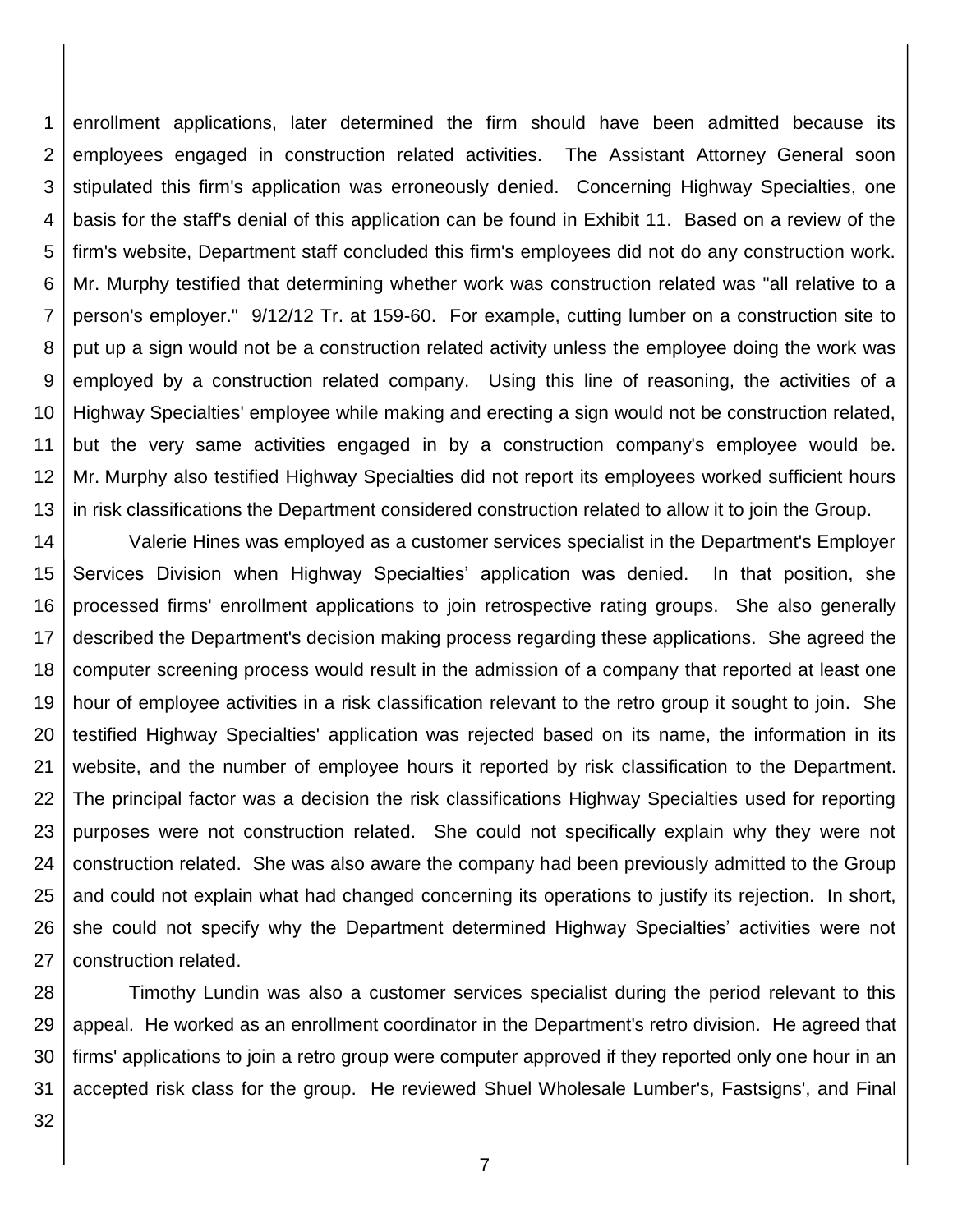1 2 3 4 5 6 7 8 9 10 11 12 13 14 15 16 Touch's applications. During his review, he focused primarily on the risk classifications assigned to these firms' employees and compared them to the classifications the Department listed as appropriate for the Group. He relied heavily on Exhibit 9, the memo described previously by Mr. Smolen, in making his recommendations. He also looked at the firm's website. He testified he made recommendations to Michelle O'Brien, who made the ultimate decisions to deny these applications. He recommended denial of all three companies for the following reasons. Shuel is a lumber yard. Because a lumber yard is essentially a retail operation, its employees' activities are not construction related. Fastsigns was denied because none of the risk classes assigned to its employees fit the construction industry. Exhibit 15 lists the hours assigned to its employees. He acknowledged that Fastsigns' employees installed signs outside of buildings. Department rules required the firm to report the hours its employees spent in these activities in Classification 0403, which applies to contractors erecting signs. If Fastsigns had appropriately reported its employees' hours in this risk class, it would have been automatically approved for enrollment based on the computer screening process, because this risk class was on the Department approved list for the Group. Final Touch was denied because a majority of its business did not involve post-construction clean-up.

17 18 19 20 21 22 23 24 25 26 27 Michelle O'Brien is the Underwriting Manager of the Department's Retrospective Rating Program. She was the person who made the ultimate decisions to deny the applications of the firms involved in these appeals to join the Group. She agreed the computer review of firms' applications would result in the admission of a company if at least one hour of work was reported in an appropriate risk classification. Exhibit 19 was identified as a Department guide of the classifications relevant to the wood frame industry. If a firm reported at least one hour of work in the classifications listed in this exhibit, the computer would approve its classification. (We note this is a different list than the list in Exhibit 9, the memo Mr. Lundin relied upon when making his recommendations.) When Department staff reviewed a firm's operations to see if it should be admitted to a retro group, their review focuses on the "main nature of its business." 9/13/12 Tr. at 54-55.

28 29 She denied admission to the Group for the companies involved in this appeal for the following reasons:

1. Final Touch was not in the construction business, because a majority of its employees' hours involved maid service in residential homes. However, she acknowledged, preoccupancy clean-up is defined as a construction activity in

30

31

32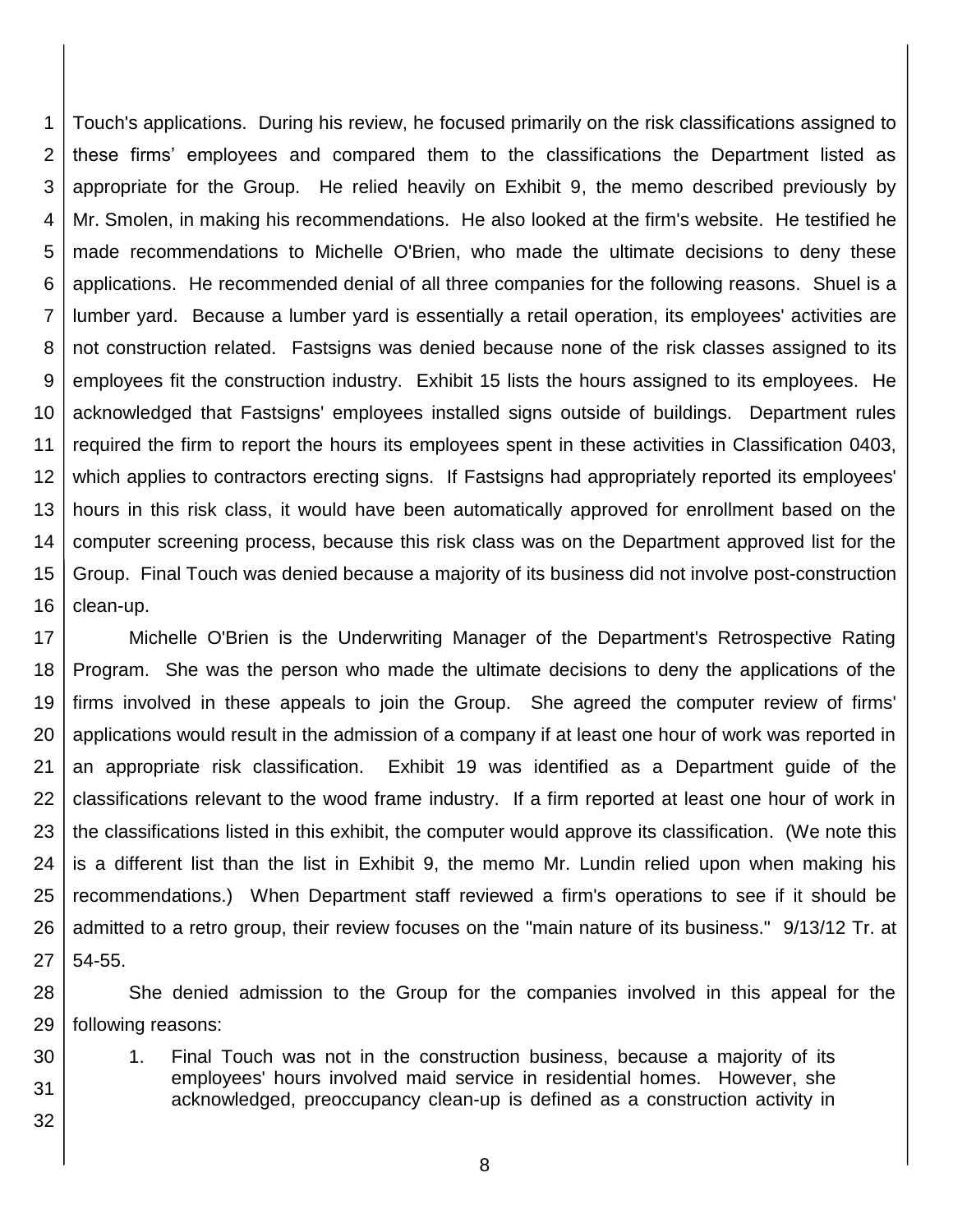Exhibit 19. Employee hours doing this work should be reported in Classification 6602. Had Final Touch reported any hours in this risk class, which would have been appropriate, it would have automatically been enrolled in the Group based on the computer review process.

- 2. She could not specifically articulate the Department's rationale for denying the commercial lumberyards' applications. She acknowledged commercial lumber yards delivered products to construction sites. She acknowledged concrete and gravel dealers who delivered products to sites were allowed to enroll in the Group because the Department considered these activities construction related. She could not explain why the Department treated lumber yards differently from these dealers in determining whether they could enroll in the Group.
- 3. She also could not give specific reasons the Department denied the applications of the other firms involved in this appeal. She testified the Department should assign Fastsigns an additional classification, Class 0403, because its employees were involved in sign installation. If the firm had used this risk classification, its application to enroll in the Group would have been approved. However, she testified the retro staff lacked the authority to change the risk classifications assigned to a firm. Similarly, she acknowledged Highway Specialties workers were involved in manufacturing concrete barriers and sign slugs. Employee hours in those activities could have been appropriately reported in classification 3105. Had Highway Specialties used this risk classification in its reports, the Department would have allowed it to enroll in the Group.

The BIAW also presented the testimony of three former Department employees. Laura Smith worked in the retro unit for 15 to 20 years before she retired, during the fall of 2010. She handled enrollment applications for the BIAW Group from the mid-1980s until her retirement. From 2003 through August 2008, the Department allowed the BIAW to enroll lumber yards in the Group. The risk classification assigned to lumber yards, Class 2009 00 (for building materials dealer/ lumber yard) was listed as an accepted risk class for enrollment in Exhibit 21. *See,* p. 7. This is a list of all the classifications assigned to the BIAW Group in August 2008, which she prepared and sent to a BIAW employee. She testified that Exhibit 9, a Department guide to its retrospective rating program, was only created as a marketing guide, which the various groups could use to solicit applications. It does not list all the acceptable risk classes appropriate for the groups because it was not intended to be an exhaustive list nor a basis for enrollment denial.

Chris Johnson worked for 21 years for the Department, before becoming a BIAW loss control field representative, in January 2008. She spent her last five years as a Department employee in its retro program, and was involved in making enrollment decisions. She testified the Department was involved in some statutory and rule changes regarding retro group enrollment in 1999 that

32

1

2

3

4

5

6

7

8

9

10

11

12

13

14

15

16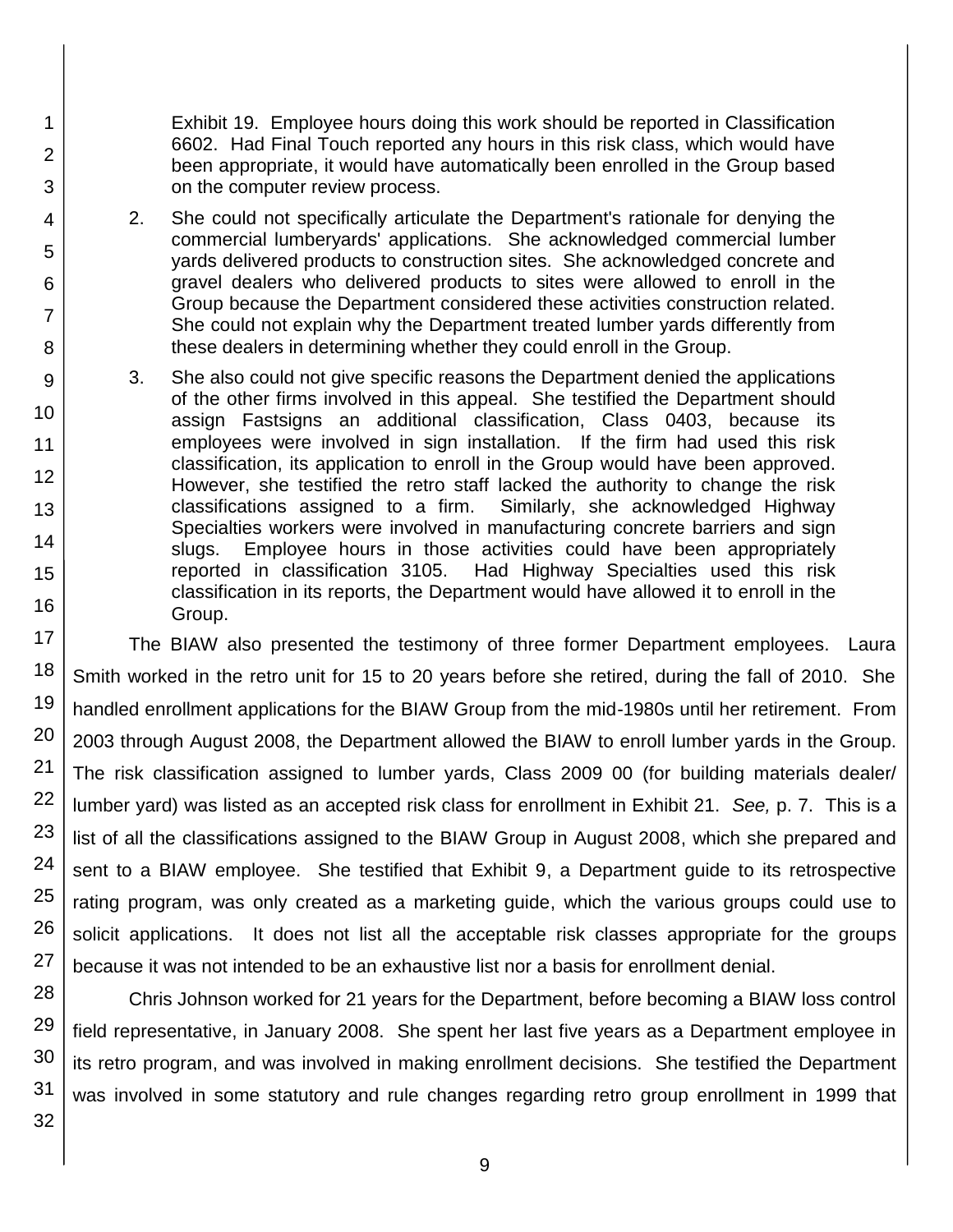1 2 3 4 5 6 7 8 9 would have disqualified some companies. Accordingly, a grandfather clause was developed stating that any company enrolled in a retro group prior to July 25, 1999 could be allowed to reenroll. She did not believe firms had to be continuously enrolled since then to have their applications approved. She acknowledged Final Touch had only been continuously enrolled in the Group since 2005. However, Shuel Wholesale Lumber had been continuously enrolled in the Group since 1992. She also testified she would have enrolled lumber yards in the BIAW Group when she worked for the retro group (2003-2007). She stated there were currently approximately 30 lumber yards still in the Group, but she was not sure how many of these firms were admitted based on the grandfather clause.

10 11 12 13 14 15 16 17 18 19 20 21 22 Frank Romero has been employed at the BIAW for 7 years, but worked for the Department for the previous 27 years. During his last seven years of Department employment, he managed its Retrospective Rating Program. He was involved in drafting RCW 51.18, the chapter regarding retrospective rating plans that became effective July 1, 1999. He testified at length regarding his interpretation of the statute. He testified the legal standard for enrolling firms in groups is set forth in RCW 51.08.040(1). The key issue is whether the companies are substantially similar, considering the services and activities of the applicant and the firms already in the group. He believes that making a decision solely based on risk classifications would be incorrect. Risk classifications were developed to set uniform pricing standards for firms' rates. Because the premiums of firms in retro groups are ultimately based on the claims experience of the groups' members, these risk classifications are not relevant in making enrollment decisions. He noted the statute was based on legislative policy to promote broad participation in retro groups because they improve work-place safety.

23 24 25 26 27 28 29 30 31 Mr. Romero developed the Department computer screening policy that allows enrollment in a retro group as long as a firm reports at least one hour of employee activity in an accepted risk class. He testified that Final Touch's and Highway Specialties' employees' hours were clearly misclassified. He believed both firms would have been admitted to the Group if their hours had been correctly assigned. When he managed the retro program he would also have admitted all three lumber yards to the Group. The employees of these firms were exposed to the same hazards as construction companies' employees. For example, both types of employees cut lumber and delivered materials to construction sites. In the same vein, he thought Highway Specialties should be admitted to the Group because its employees also were exposed to the hazards of construction

32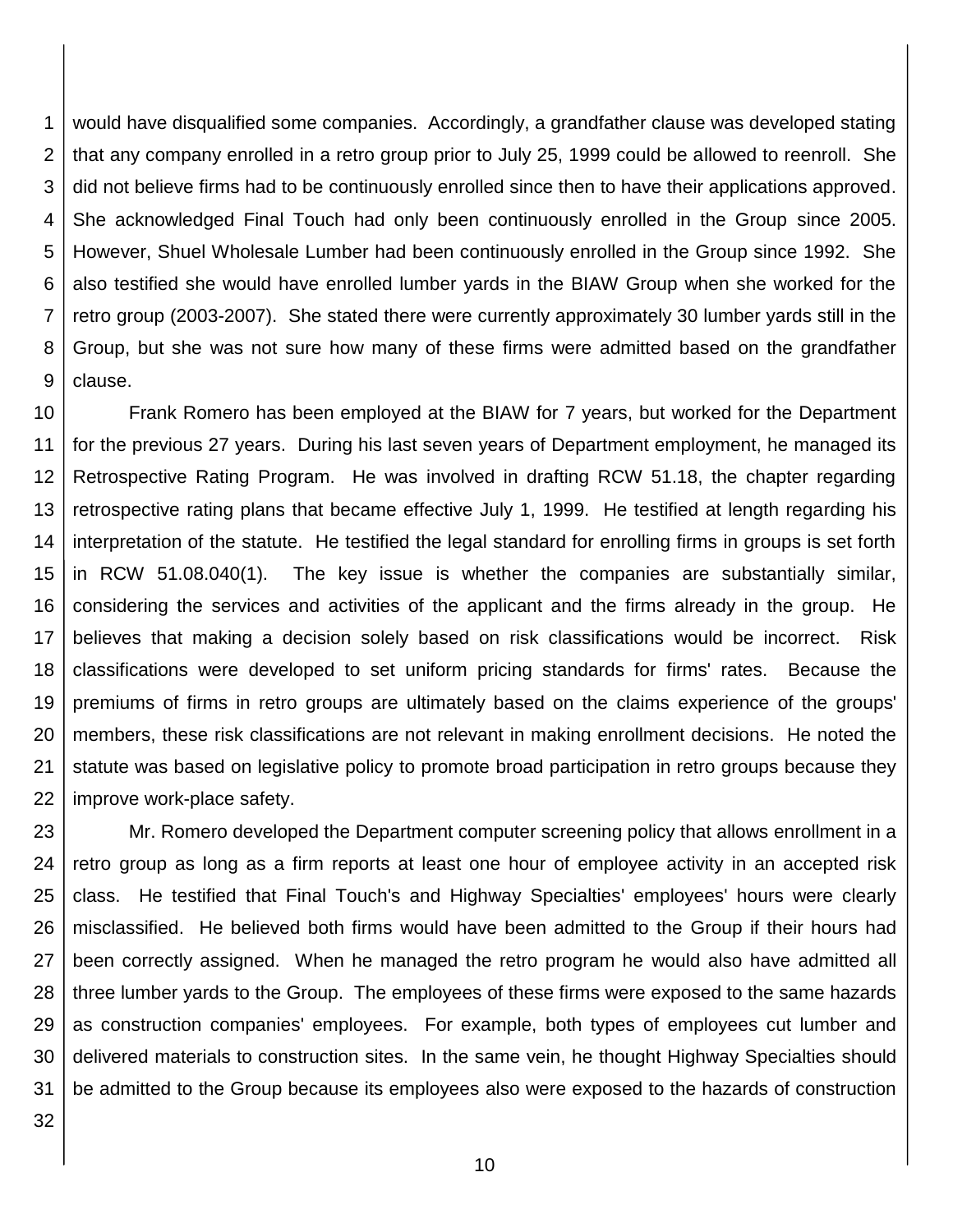1 2 3 4 when they installed signs. He believed the Department's focus during enrollment decisions should be on whether a firm's employees' activities are substantially similar to the retro group members' activities. This also involves a determination of whether these employees are exposed to similar hazards.

### **DECISION**

6 **Relevant Law:** The legislative framework governing how retrospective rating groups should operate is in RCW Chapter 51.18. The statutory criteria for determining which firms can enroll in retro groups is found in RCW 51.18.040(1). This section of the statute states:

In order to ensure that all retrospective rating groups are made up of employers who are substantially similar, considering the services or activities performed by the employees of those employers, the sponsoring entity of a retrospective rating group shall select a single, broad industry or business category for each retrospective rating group. Once an industry or business category is selected, the department shall allow all risk classifications reasonably related to that business or industry category into that retrospective rating group.

Based on this language, we readily conclude the legislature intended to ensure that retro groups consist of substantially similar employers, based on a consideration of their employees' services or activities. This same language can be found in the statute governing the criteria the Department should use in deciding whether a new retro group should be approved. RCW 51.08.020(7) requires retro groups to be composed of "employers who are substantially similar considering the services or activities performed by the employees of those employers."

This language therefore requires retro groups be fairly homogenous, because the employers in the group must be substantially similar. To that end, RCW 51.08.040(1) mandates the Department to allow all firms who have been assigned risk classifications reasonably related to the retro group's business or industry category to enroll in the group. There is no minimum threshold stated in the statute: it does not require a particular number of employee hours in the relevant risk classes for a firm's enrollment. It is also important to recognize the statute does not exclude firms whose employees' hours are not reported in risk classifications reasonably related to the retro group's industry category from enrollment. The statute does not mandate the admission of these firms, but their applications can be approved if their employees engage in activities substantially similar to those of employees of firms in the group. We have previously approved the admission of the city of Oak Harbor to the Group, based on a determination its employees' activities were substantially similar to those of its members. *In re Building Industry Association of Washington*,

5

7

8

9

10

11 12

13

14

15

16

17

18

19

20

21 22

23

24

25

26

27

28

29 30

31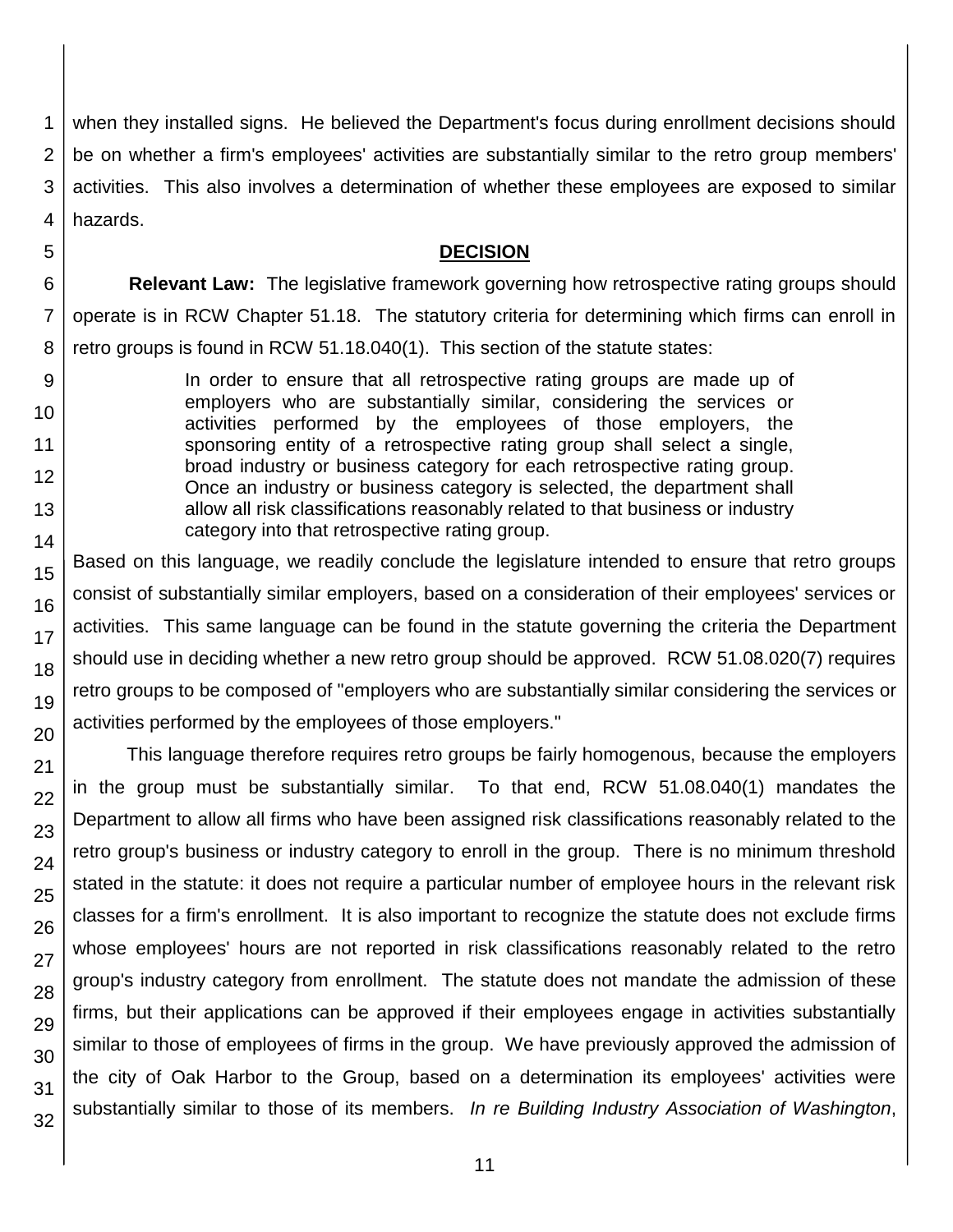1 2 Dckt. No. 07 23702, (June 24, 2009). Our decision was based on the fact that a majority of the city's employees' hours involved construction and related activities.

3 4 5 6 7 In adjudicating this appeal, we are also mindful of the legislative directive to foster broad participation by businesses in retro groups. RCW 51.18.005 states the legislature finds retro plans have been highly effective in improving workplace safety and injured worker outcomes, and in reducing claim costs. Accordingly, the Legislature directed the Department to adopt rules that "shall encourage broad participation" by employers in groups. RCW 51.18.010(2).

8 9 10 As of 2010, there are two Department rules delineating the requirements a firm must meet to be admitted to a retro group. Under WAC 296-17B-250, an employer qualifies for membership in a retro group if the employer:

(1) Has an industrial insurance account in good standing;

(2) Is a dues paying member of the organization sponsoring the group;

(3) Is not enrolled in retrospective rating either as a member of a group or individually for the coverage period; and

(4) The employer satisfies the homogeneity requirement of WAC 296-17B-260.

WAC 296-17B-260 states an employer may enroll in a group only if:

(1) We determine that the risk classes appropriately assigned to the employer are related to the industry category selected by the sponsoring organization for the group;

(2) The employer shares common ownership with an employer enrolled in the group that satisfies the requirements of subsection (1) of this section; or

(3) The employer has been a member of the group since prior to July 25, 1999.

Accordingly, under Department rules, our decision must consider whether the appealing firms' employees worked in a risk class "appropriately assigned" to construction and related services in adjudicating whether their enrollment applications should be approved. The only exception relevant to these appeals is whether a firm can qualify for admission based on the grandfather clause. We note the Department rules set forth criteria for admission to a retro group that appears more restrictive than the governing statute's requirements. RCW 51.18.040(1) does not limit enrollment solely to employers with employees working in risk classifications assigned to the retro group's industry category. The provisions of this section allows participation if employees engage in substantially similar services or activities as the groups' members' employees without regard to specific risk classification. WAC 296-17B-260 only allows firms reporting employee hours in a relevant risk class to enroll. However, since we lack the authority to invalidate a Department

30 31 32

11 12

13

14

15

16

17 18

19

20

21

22

23

24

25

26

27

28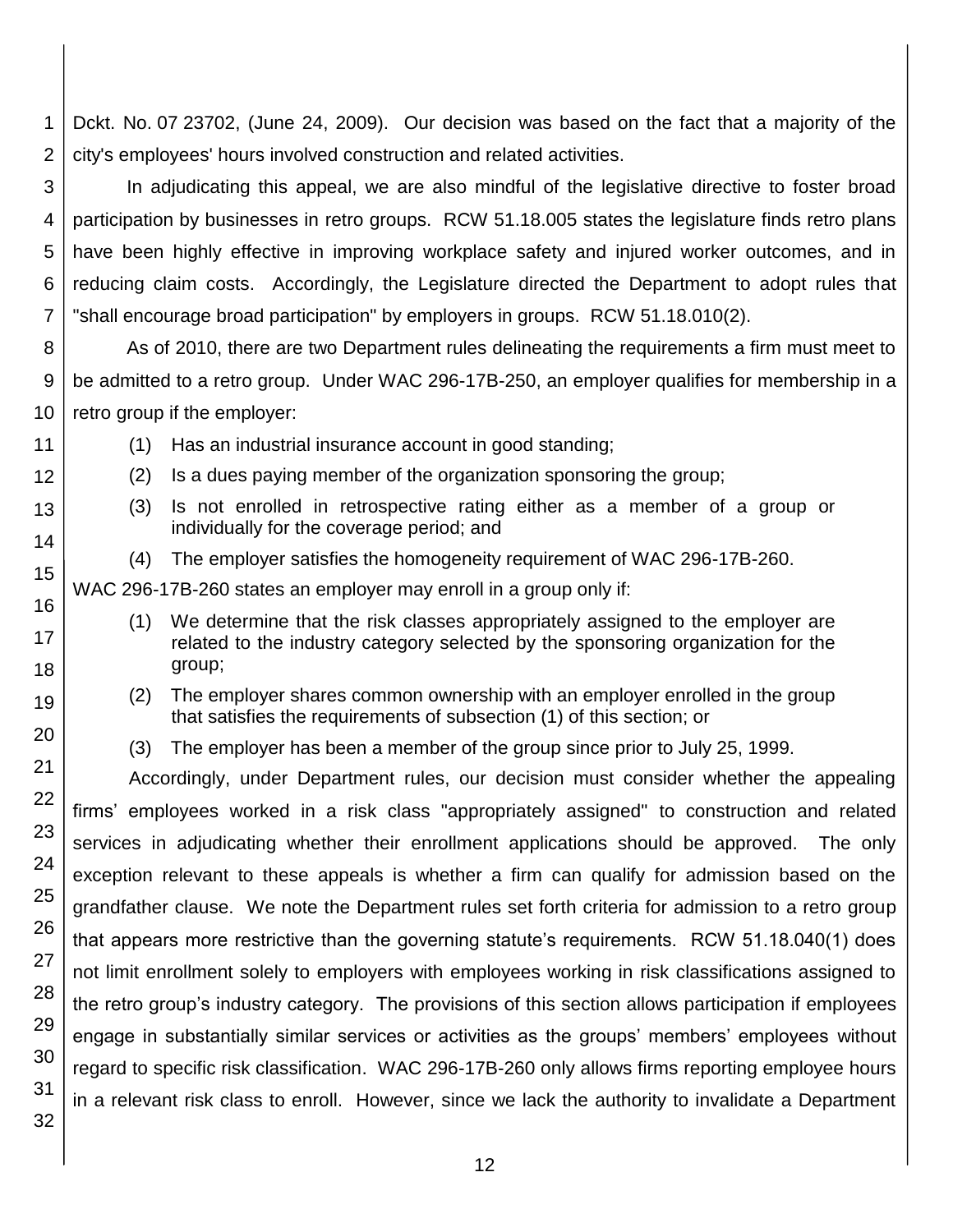1 2 rule, we are applying this rule's requirements to the facts of these appeals. *See, Snohomish County et al v. State of Washington et al,* 69 Wn. App. 655 (1993).

3 4 5 6 7 8 9 10 11 12 13 14 15 16 17 18 19 20 21 **Grandfather Clause:** Under RCW 51.18.040(6), firms who have been members of a retro group prior to July 25, 1999 may continue to enroll in that group, even if they are not substantially similar to the group's industry category. Although the statute does not specify the firms must have been continuously enrolled since 1999, that is the only reasonable interpretation of its directive. Firms who were enrolled in a retro group as of July 1999 can continue in that group, even if they otherwise would not qualify for admission. However, a firm that leaves a retro group and then seeks to reenroll, must meet one of the two other criteria for homogeneity stated in WAC 296-17B-260. The BIAW urges us to determine that a firm who was a member as of July 1999 and subsequently leaves the Group can be grandfathered in for perpetuity. Under this argument, a firm enrolled in July 1999 who left the Group in 2000 and seeks reenrollment now or in the future, would have to be admitted under the grandfather clause. We do not believe the legislature intended this result. The parties stipulated Shur-Way Building Centers qualified for enrollment in the Group based on the grandfather clause. The only other firm before us who qualifies for enrollment under this clause is Shuel Wholesale Lumber. Carl's Building Supply cannot be grandfathered into the Group because it was not enrolled in it during fiscal years 2009 and 2010. Accordingly, neither Final Touch, nor any of the four other companies whose applications we are adjudicating, can enroll in the Group under the grandfather clause. When the Department denied their 2011 enrollment applications, none of these five companies had been continuously employed in the Group since July 1999.

22 23 24 25 26 27 28 29 30 31 **Substantially Similar Requirement:** We have concluded Fastsigns, Final Touch, and Highway Specialties all had employees engaged in substantially similar activities to those of employees enrolled in the Group. The Department staff has acknowledged they all have employees whose activities, if appropriately classified, are construction related. It is not necessary for a majority of these firms' employees' hours to be in construction activities under the provisions of either RCW 51.08.040(1) or WAC 296-17B-260. The Department's own computer program only requires a minimum of one hour in a construction risk class for admission. Department employees testified all three of these firms' employees engaged in labor that could be reclassified in risk categories assigned to the construction industry. For Fastsigns, it would be classification 0403, the installation of signs. For Final Touch, it would be classification 6602, for preoccupancy clean-up.

32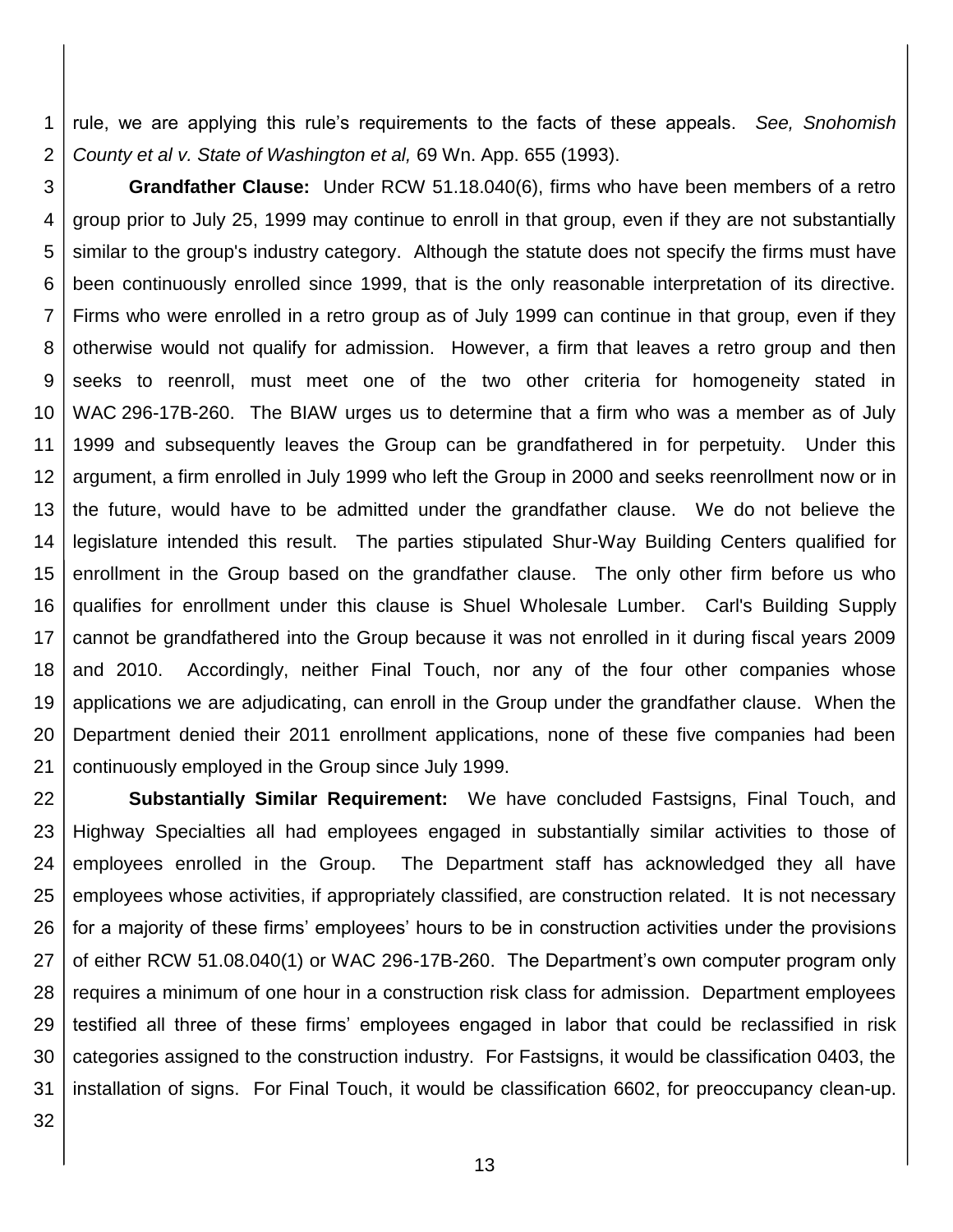1 2 For Highway Specialties, it would be classification 3105, regarding the construction of concrete barriers and sign slugs.

3 4 5 6 7 8 9 10 11 12 13 14 15 16 The Department maintains that if we determine a firm's employee hours could be more appropriately classified in a different risk class, than the firm would still not qualify for enrollment because it would not be in "good standing" with the Department. It assumes the new classifications would have resulted in higher premiums, and therefore the firm would not have fully paid its 2011 premiums. It therefore would not be in "good standing," as required by WAC 296-17B-250(1). We reject this argument. We are not reclassifying these firms' hours for rate-setting purposes: we are simply determining a different classification is appropriate for the purposes of making an enrollment decision. Finally, the Department stipulated one company, Puget Sound Steel, should be admitted because its employees' activities were substantially similar to the Group's members without any concern about this issue. Based on our review of the record, we have concluded three other companies all have employees engaged in activities substantially similar to those of the BIAW Group's members. Our decision cannot be applied retroactively to be a basis for concluding these firms' industrial insurance accounts were not in good standing in 2011, when they applied to join the Group.

17 18 19 20 21 22 23 24 25 26 27 28 29 30 31 The Department staff failed to present any persuasive rationale for their denials of Fastsigns', Final Touch's, and Highway Specialties' applications, other than their failure to report hours in classifications they accepted as construction related. However, Department staff obviously used different guides in determining which classifications were appropriate. Some staff used Exhibit 9, which is an underinclusive list of the relevant classifications. Because it was intended to be used as a marketing guide, its list was only designed to be illustrative, not comprehensive. Other staff used Exhibit 19, a list of classifications the Department believed appropriate for reporting the activities of firms engaged in wood-frame building construction projects. This list could also exclude relevant classifications, because it is limited to a particular type of construction project. It is unclear whether the list of construction related activities programmed into the Department's computer was the same as Exhibit 9 or 19, or differed from both guides. Furthermore, the computer and Department staff used different thresholds for the number of hours in approved classifications required for admission to a group. The computer screening would result in enrolling a firm that reported only one employee hour in a relevant risk classification. The Department staff obviously required more than one hour of relevant employment when making their

32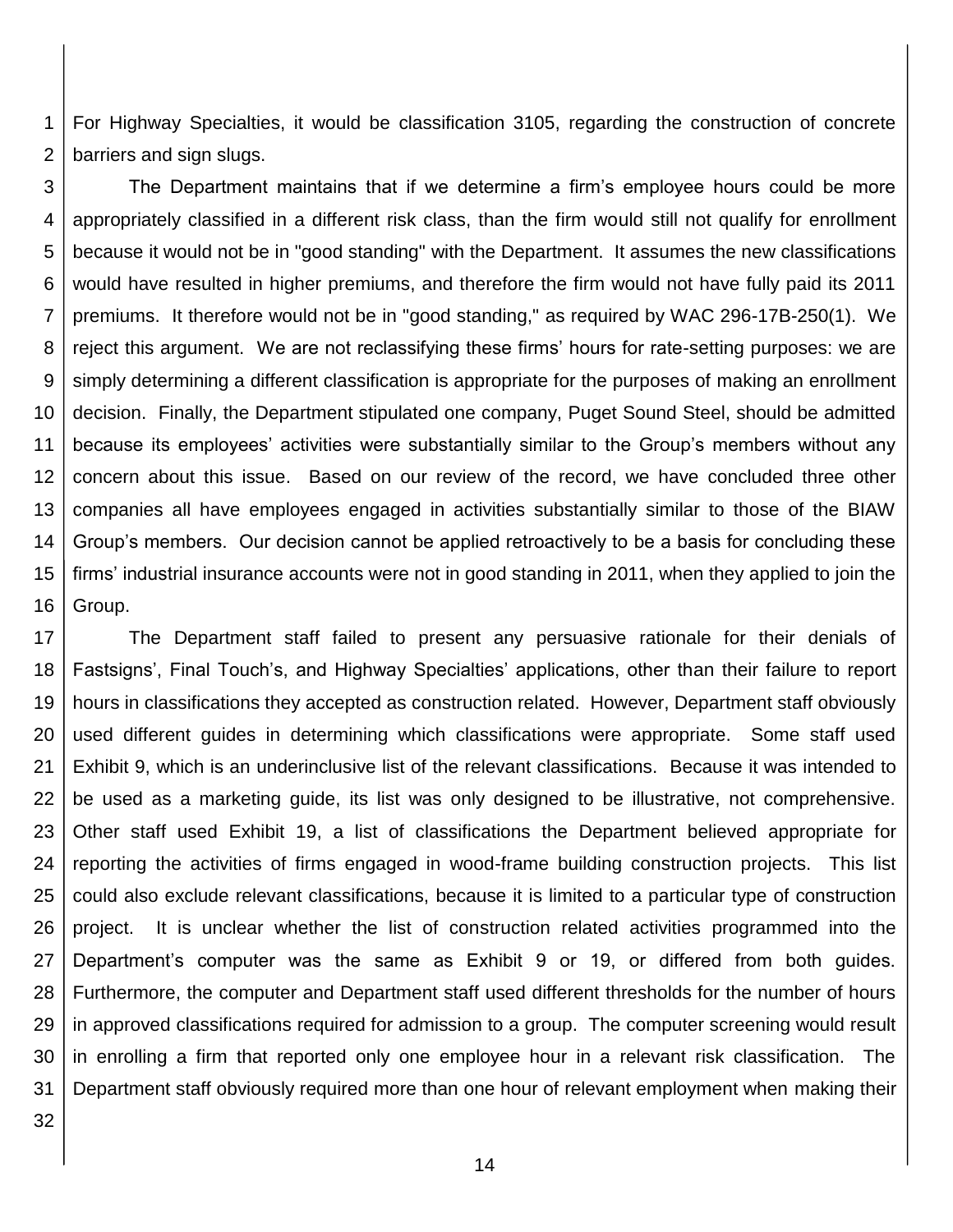1 2 3 4 5 6 7 enrollment decisions, but we remain unclear what minimum threshold they used in making their decisions. The lack of consistency in the Department's decision making process regarding firms' enrollment applications is troubling. The staff's determinations regarding the firms' applications were based on a minimum level of research: a quick review of the firm's website and the forms in which they reported their employees' hours. We therefore did not find their explanations of why they denied these three firms' enrollment applications persuasive. We have concluded all three of these firms' applications should be granted.

8 9 10 11 12 13 14 15 16 17 18 19 20 21 22 23 24 We are not concluding the employees of the three commercial lumber yards engaged in activities substantially similar to the Group's members. While Shur-Way Building Centers and Shuel Wholesale Lumber must be admitted under the grandfather clause, they do not qualify for admission on any other basis. Carl's Building Supply cannot be admitted because its employees' activities were not substantially similar to those of the Group's members. There is no evidence that any of these firms' employees' hours should have been appropriately classified in risk classifications the Department has determined are appropriate to the construction industry or related services. While the Department used to consider Classification 2009 00, for lumber yard employees, a construction related service, it no longer did so as of 2011. We are not persuaded employee hours reported in this classification are construction related. Commercial lumber yards are essentially retail operations, even though they sell primarily to contractors. Their employees are primarily involved in selling and moving products in the yard itself, and they are not exposed to the risks of a construction site except when delivering products. We do not believe lumber yards' employees worked in risk classifications reasonably related to the construction industry. In short, commercial lumber yards' employees' activities are not substantially similar to the Group's members. The Department's decision to deny Carl's Building Supply's application is therefore correct.

25 26 27 28 29 30 **Estoppel:** The BIAW maintains commercial lumber yards should be allowed to enroll in the Group based on the doctrine of equitable estoppel. This argument is based on the fact that in 2008 Laura Smith, who was then a Department employee, sent BIAW staff a list of all the risk classifications assigned to the BIAW Group at that time. *See,* Exhibit 21. This list included the classification appropriate for lumber yards, classification 2009 00. The BIAW maintains the Department should be stopped from eliminating this classification from its list of acceptable risk

31 32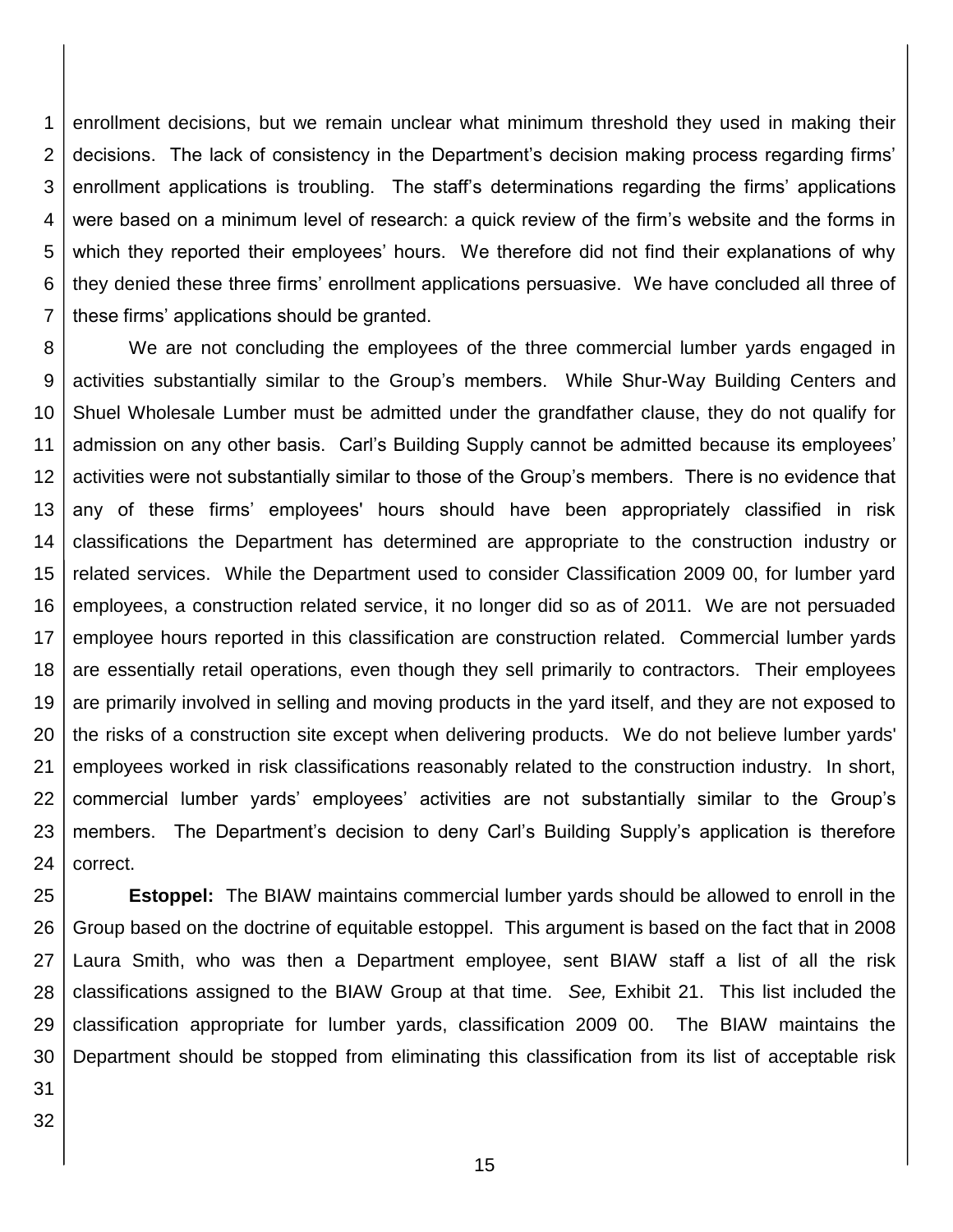1 2 classifications for enrollment in its Group, based on this doctrine. It cites *Kramervecky v. Department of Labor & Indus.*, 122 Wn.2d 738 (1993) as support for its position.

3 4 Under *Kramervecky*, a claim of equitable estoppel requires clear, cogent, and convincing evidence of:

1. An admission by the government inconsistent with its later claim;

2. Reliance on the admission;

3. Injury to the relying party;

4. The necessity of using this doctrine to prevent a manifest injustice, and

5. No impairment of governmental function by the application of this doctrine.

10 11 12 13 14 15 16 17 18 19 20 21 22 The Department never admitted that lumber yards were substantially similar to construction companies and should be admitted to the BIAW Group as of 2011. A list of the classifications assigned to employees of Group members in 2008 is not an admission or promise by the Department that firms reporting employee hours in those classifications would be guaranteed enrollment in future years. It was merely a description of the current state of affairs supplied to the BIAW by a Department employee. It is unreasonable for the BIAW to assume this list expressed Department policy that would still be applied years later. This document did not describe any policy, and there is no evidence Ms. Smith had any authority to formulate or articulate Department policy at that time. Furthermore, we have concluded the Department's previous policy to allow lumber yards to enroll in the Group was mistaken. Denying an agency the power to correct a mistake would arguably impair a government function. Finally, we cannot conclude the Department's denial of lumber yards' enrollment applications to a retro group constitutes a manifest injustice. There is no evidence in our record to support such a finding.

23 24 25 26 27 28 29 30 31 **Conclusion:** Based on our review of the record in this appeal, the Petitions for Review submitted by both parties, and the Department's response to the BIAW's Petition for Review, we have reached the following conclusions. In Docket No. 12 11201, we are reversing the December 9, 2011 Department order and directing the Department to approve Shur-Way Building Centers' and Puget Sound Steel's 2011 applications to enroll in the Group. We are directing it to deny Carl Building Supply's application and to remove the three firms the parties stipulated had been erroneously listed as BIAW Group members from its membership list. In Docket No. 12 18012 we are reversing the May 18, 2012 Department order and directing the Department to approve Highway Specialties' 2011 application to enroll in the Group. In Docket No. 12 18013, we are

32

5

6

7

8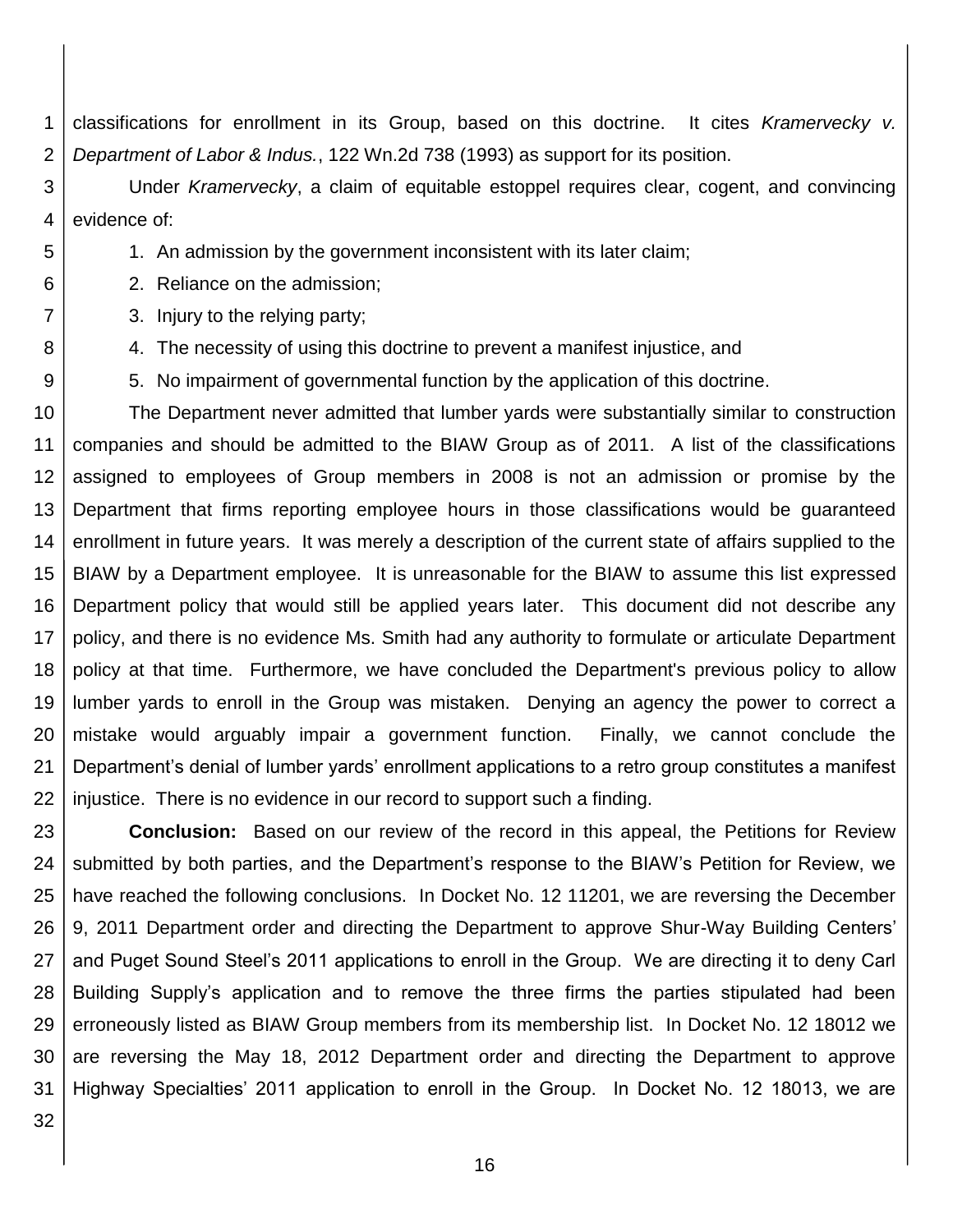reversing the May 18, 2012 Department order and directing the Department to approve Shuel Wholesale Lumber's, Final Touch's, and Fastsigns' 2011 applications to enroll in the Group.

30

31

32

## **FINDINGS OF FACT**

- 1. On June 15, 2012, in Docket No. 12 11201, and on August 13, 2012, in Docket Nos. 12 18012 and 12 18013 an industrial appeals judge certified that the parties agreed to include the Jurisdictional Histories in the Board record solely for jurisdictional purposes.
- 2. The Building Industry Association of Washington (the BIAW) sponsors and administers Retrospective Rating Group No. 25 (the Group), for businesses engaged in construction and related services.
- 3. Seven employers, specifically Puget Sound Steel, Carl's Building Supply, Shur-Way Building Center, Highway Specialties, Shuel Wholesale Lumber, Fastsigns, and Final Touch Cleaning Services, filed enrollment applications with the Department to enroll in the Group for the coverage year beginning July 1, 2011. The Department initially denied all of their applications.
- 4. During the course of this litigation, the parties stipulated Puget Sound Steel's and Shur-Way Building Center's applications to enroll in the Group for the coverage year beginning July 1, 2011 should be granted. Shur-Way qualified for admission to the Group because it was continuously enrolled since July 25, 1999. Puget Sound Steel qualified for enrollment because the Department determined its employees were engaged in construction related activities. The parties further stipulated three employers designated as 080450-1, 080450-5, and 080450-7 were erroneously listed as members of the Group and should be removed from the list of group members for the coverage year beginning July 1, 2011.
	- 5. Shuel Wholesale Lumber had been continuously enrolled in the Group since July 25, 1999, when it filed its enrollment application to continue its membership in the Group for the coverage year beginning July 1, 2011.
	- 6. Puget Sound Steel, Fastsigns, Final Touch, and Highway Specialties all have employees engaged in substantially similar activities to those of employees of businesses in the BIAW Group. They all have employees whose hours, if appropriately classified, are related to the construction and related services industry area.
- 7. Carl's Building Supply is a commercial lumber yard. Its employees did not engage in substantially similar activities to those of employees of businesses in the BIAW Group. They do not have employees whose hours, if appropriately classified, are related to the construction and related services industry area. Carl's Building Supply had not been continuously enrolled in the Group since July 25, 1999, when it filed its application to enroll in the Group for the coverage year beginning July 1, 2011.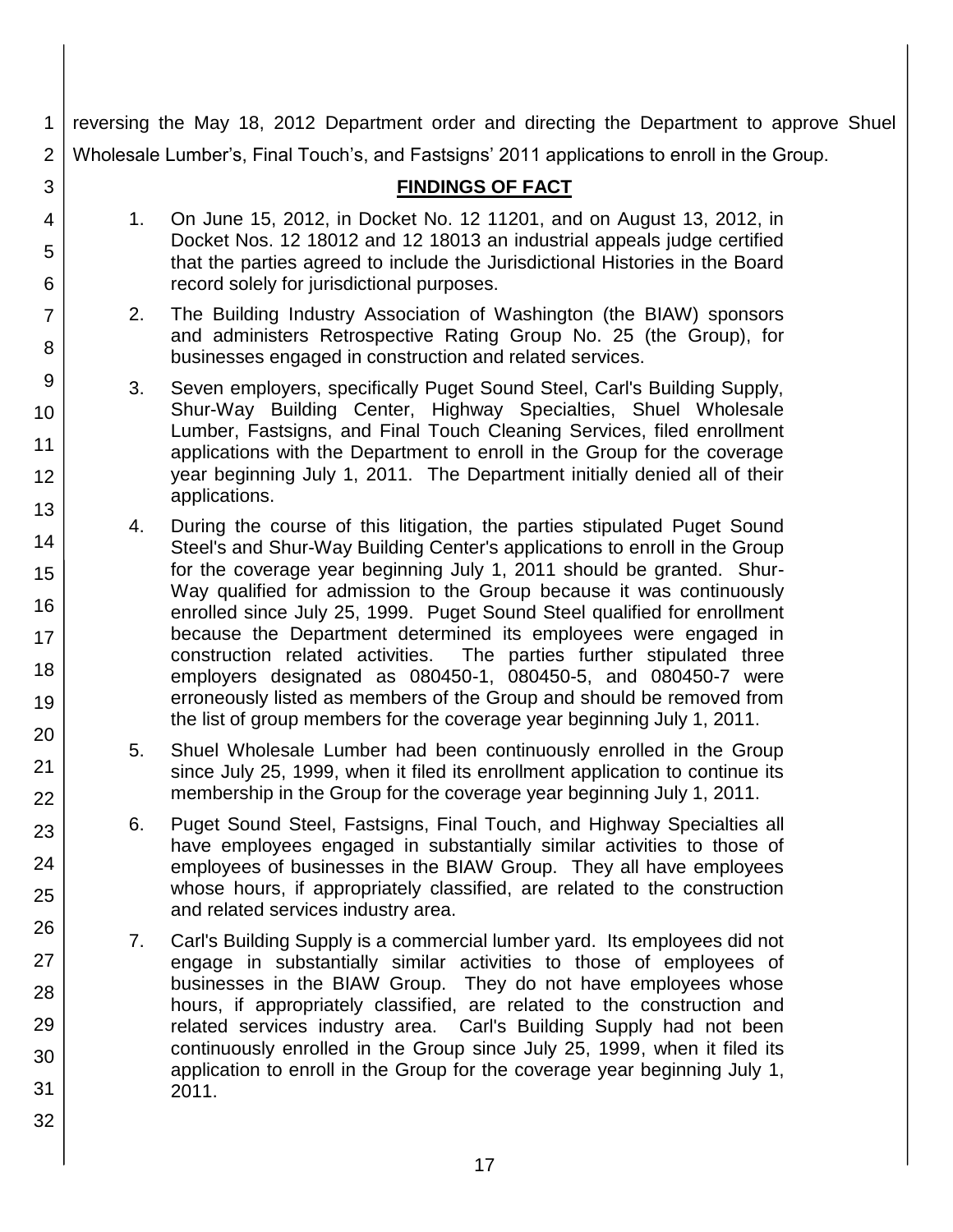8. The Department has never officially adopted a policy that lumber yards should be admitted to the BIAW Group. While some lumber yards were previously allowed to enroll in the Group, the Department never promised the BIAW or the members of the Group that lumber yards would be allowed to enroll in the Group for the coverage year beginning July 1, 2011.

## **CONCLUSIONS OF LAW**

- 1. Based on the record, the Board of Industrial Insurance Appeals has jurisdiction over the parties to and the subject matter of these appeals.
- 2. As provided by the provisions of RCW 51.18.040(1) and WAC 296-17B-260(1), Puget Sound Steel, Highway Specialties, Fastsigns, and Final Touch Cleaning Service all qualified for enrollment in the BIAW Group for the coverage year beginning July 1, 2011. They all had employees working in activities whose hours could be appropriately reported in risk classifications appropriate to the construction industry and related services, who engaged in activities substantially similar to the activities of employees of the Group's members.
- 3. As provided by the provisions of RCW 51.18.040(6), Shur-Way Building Centers and Shuel Wholesale Lumber qualified for enrollment in the BIAW Group for the coverage year beginning July 1, 2011, since they had been continuously enrolled in the Group since July 25, 1999.
- 4. Carl's Building Supply did not qualify to enroll in the BIAW Group for the coverage year beginning July 1, 2011, under either RCW 51.18.040(6), the grandfather clause, or under RCW 51.18.040(1) and WAC 296-17B-260(1). It has not been continuously enrolled in the Group since July 25, 1999 and it does not have employees engaged in activities substantially similar to group members, or whose hours could be appropriately reported in risk classifications appropriate to the construction industry and related services.
- 5. Carl's Building Supply, or any commercial lumber yard that does not otherwise qualify for enrollment in the Group under either RCW 51.18.040(6), the grandfather clause, or under RCW 51.18.040(1) and WAC 296-17B-260, cannot be allowed to enroll in the Group under the doctrine of equitable estoppel, as stated in *Kramervecky v. Department of Labor & Indus.*, 122 Wn.2d 738 (1993).
- 6. In Docket No. 12 11201, the Department order dated December 9, 2011, is reversed. This matter is remanded to the Department with directions to issue an order approving the applications of Shur-Way Building Centers and Puget Sound Steel, and denying the application of Carl's Building Supply, Inc., to enroll in the BIAW Group for the coverage year beginning July 1, 2011. The Department is further directed to remove three firms
- 2 3 4 5 6 7 8 9 10 11 12 13 14 15 16 17 18 19 20 21 22 23 24 25 26 27 28 29 30 31

32